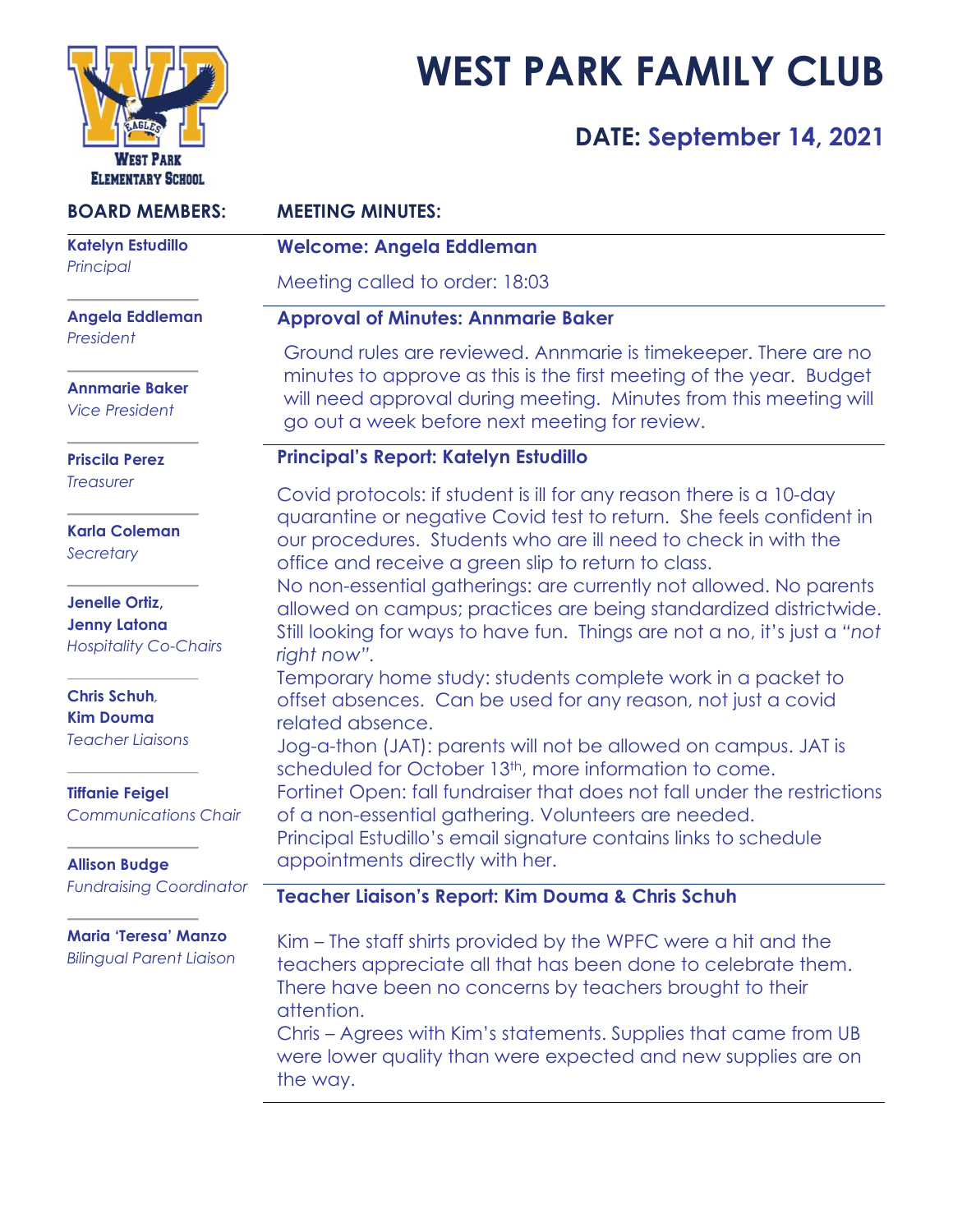

## **Jog-a-thon (JAT): Jillian Efishoff**

Spirit wear is being ordered with a new design. Looking for a new spirit wear vendor.

JAT theme- **Olympics West Park Goes for Gold**

To save money not printing sponsors on the back of shirts, decided to use printed banners as an alternative to acknowledge them. Considering making them "evergreen" for continued use in the future.

### **President's Report: Angela Eddleman**

- Welcome all to first meeting. Special thanks to new parents for attending. The role of the Family Club is to support the school and needs help from parents.
- Voting norms: all are welcome to comment on agenda items; only executive board may cast votes.
- Goals for the year: Focus on community rebuilding. Hoping for a normal spring including a read-a-thon and adult fundraiser. Bookfair: rescheduled for May to hope for more normal circumstances.
- Paper drive: \$400 in paper was received for the school. Photos: Natalie Syverson is scheduled this Fall (10/9/21) and spring
- to take portraits. She will be donating all sitting fees to the school.

### **Treasurer's Report: Priscila Perez presented by Angela Eddleman**

- Bank balance is: \$22,733.37
- Balance is normal for the beginning of the year.
- Funds spent to date were for the summer reading party, movie license fees, and classroom/teacher allotments.
- Budget was approved at the August Board budget meeting. Sue Helms will be hosting K-2 music classes to complete the contract she was allocated in 2020.
- Chris Schuh will share the reimbursement info with teachers for classroom funds.
- Amanda Alvarez will receive a stipend for office décor and assisting with family club activities.

#### **Fundraising Report: Allison Budge**

First dine and donate is at Fazeratti's on 9/29 and they are donating 20% of all sales for lunch and dinner.